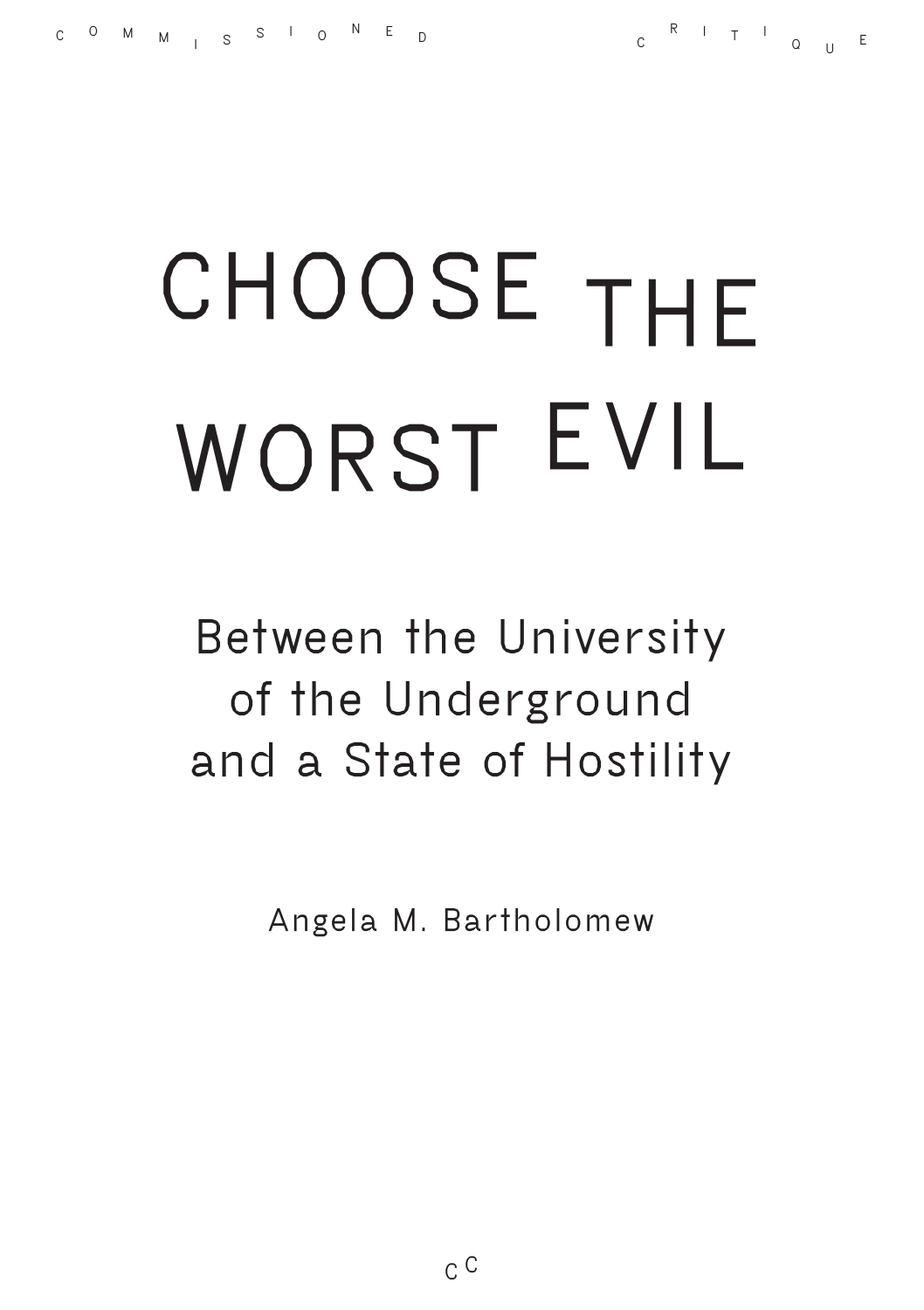## **COMMUNICATION BREAKDOWN**

In accordance with its radical pretences, the establishment of the University of the Underground brought trepidation. As a charitable foundation – and 'postgraduate university' – responsible for the Master Design of Experiences, the University of the Underground diverges in several notable ways from other post-graduate programmes at the Sandberg Instituut. Concerns were raised by staff and students alike at the Sandberg Instituut and the Rietveld Academie about the unusual circumstances it introduced. Primary among them was the

*1* **See: 'UUGH! or: Issues regarding University of the Underground',**  *Medium***, 17 September 2017. Accessed through: [https://medium.com/@uugh/](https://medium.com/%40uugh/issues-regarding-the-university-of-the-underground-and-the-sandberg-instituut-fe58dbbf889b) [issues-regarding-the-university-of-the-un](https://medium.com/%40uugh/issues-regarding-the-university-of-the-underground-and-the-sandberg-instituut-fe58dbbf889b)[derground-and-the-sandberg-in](https://medium.com/%40uugh/issues-regarding-the-university-of-the-underground-and-the-sandberg-instituut-fe58dbbf889b)[stituut-fe58dbbf889b](https://medium.com/%40uugh/issues-regarding-the-university-of-the-underground-and-the-sandberg-instituut-fe58dbbf889b) on 5 April 2018.** funding model of the programme and its implications.*<sup>1</sup>* With funding/founding partners such as WeTransfer, the University of the Underground relies heavily upon private sponsorship – with the intended goal of reaching an 80/20 split of private/public revenue. Additional unease was expresed in relation to the branding of the programme as subversive and coun-

ter-culture. Its use of 'radical terminology' was found disconcerting for its clear appropriation of 'counter-cultural capital' to further the ambitions of its promoters – among them an unwieldy list of 'partners

*2* **Ibid.** in crime' like Noam Chomsky and Peaches.*<sup>2</sup>* Further, the opacity with which the programme presented the

*3* **Initial protest by students and staff brought about several reforms: the University of the Underground was shifted into a newly established category as a 'hosted programme'; it was given a temporary status (despite the 100-year rental contract obtained with the space**  *under* **the nightclub De Marktkantine) with the intention to review the outcome of the 'experiment' after two years; and the name of the programme was more clearly stipulated as 'Design of Experiences' to better reflects the aims of the curriculum.**

members of its governing body, its funders, and its reasons for attaching itself to the Sandberg Instituut bred apprehension.*<sup>3</sup>*

Early in the spring of 2017, these concerns were voiced by students, tutors and heads of departments, resulting in a discussion with Jurgen Bey, the institute's director. But it would not be until several months after the University of the Underground was fully up and running, on December 20 2017, that students and members of the faculty of the Sandberg Instituut were given the opportunity to discuss the programme with its founder, Dr. Nelly

Ben Hayoun, in the context of a moderated gathering. Prior to the meeting, issues to be brought to the table were submitted by the heads of departments, as well as a collective of students.*<sup>4</sup>* In addition to the concerns outlined above, the matter of inconsistent student fees

*4* **These included issues raised in an email sent by several of Sandberg's department directors (Jerszy Seymour, Annelys de Vet, Leopold Banchini, Maxine Kopsa, Tom Vandeputte) to director Jurgen Bey on May 17, 2017.**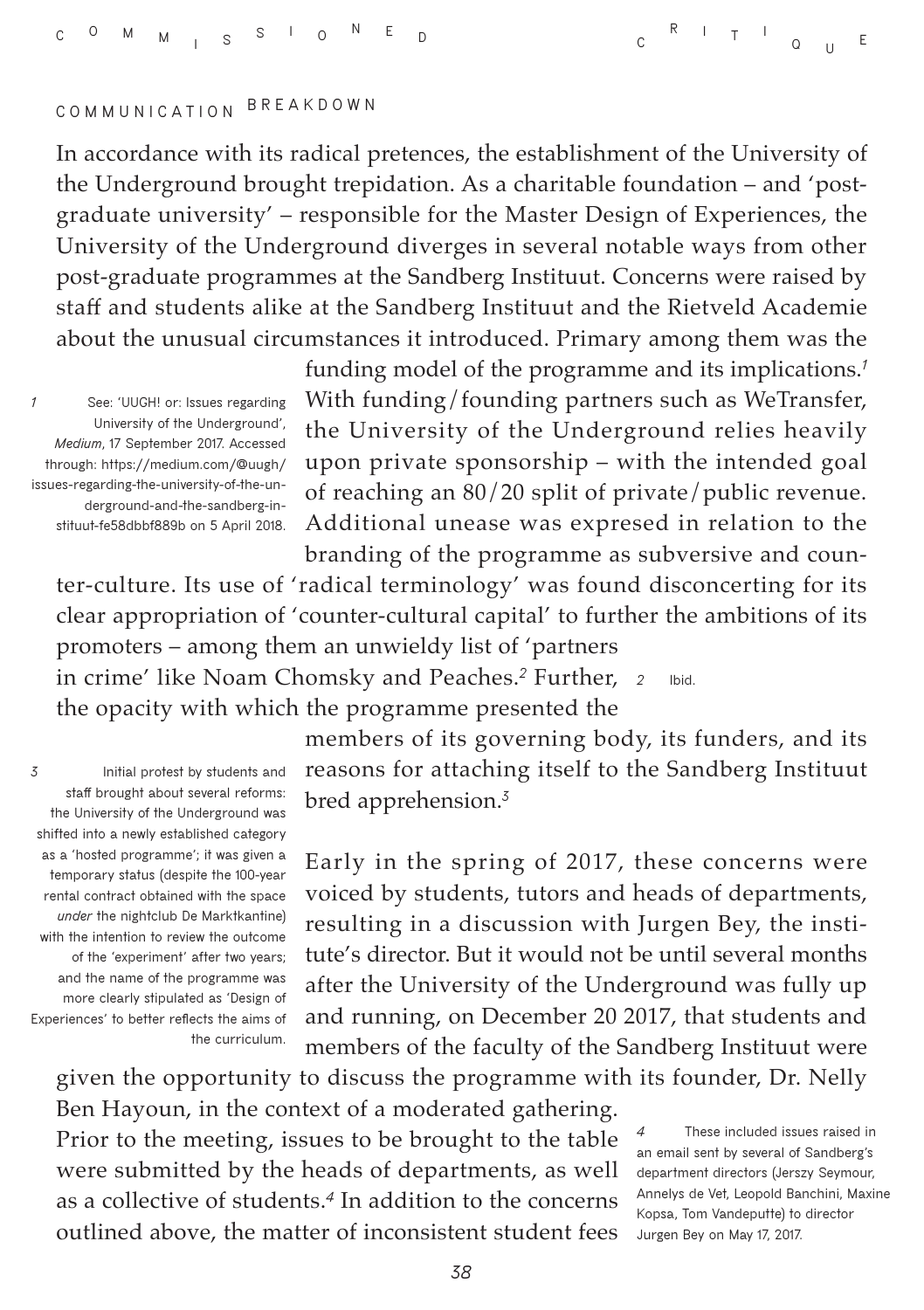– offering free education only to the fifteen selected pupils of the privately-supported master programme – was put forth as highly problematic. Fundamental to all points of contention was a deeply felt unease among students and staff at the Sandberg about the future of arts education in the Netherlands. The necessity to safeguard the autonomy of educational imperatives in the academy, and the ethical position of the institute – which implicates the state and its role in supporting education – were at the fore of the matter.

Yet on this axiomatic issue, which lies at the root of the Sandberg Instituut's involvement with the University of the Underground, there was little discussion to be had. Ben Hayoun was given the floor to respond to criticisms lobbied against the University of the Underground. But rather than acknowledge any concrete objections, she launched into an idiosyncratic presentation on the history of design as a responsive field. She did so with a tone that was equally promotional as it was defensive, suggesting that the problem of free education – both financially and conceptually – is one that can be tackled by designers; a group of multi-disciplinary social dreamers developing solutions to meet the needs of the day. When a student from the United States was invited to tell the story of the massive debt he had incurred on the path to basic education in his home country, it was instrumentalised to plead the case that state-funded educational models were a failure. The contention that his situation, while far from unique, was not wholly translatable to the Dutch context, was disallowed through the repeated assertion that borders should not exist when it comes to the universal right to education. In so doing, Ben Hayoun managed to make the very real barriers to education that exist in the United States (and the United

*5* **While tuition fees were previously provided as a 'loan' by the Dutch government, which did not require repayment so long as the degree be completed within a stipulated period of time. The conditions of this 'loan' have steadily shifted, placing a larger burden on students. As of 2015, a decision was reached by the parliament to provide study fees strictly as a loan to be returned in full, regardless of the acquisition of the degree. By and large, this shift (a rather momentous one) was met with subdued protest, framed as it was as a necessary measure in times of 'financial crisis' and justified to students as a means to invest in the quality of education provided.**

Kingdom) the justification for a new educational structure in the Netherlands.

#### **DISSENT AND DISTRUST**

Contrary to what might be assumed by the premise of the University of the Underground, public education in the Netherlands has not (yet) fallen victim to the massive student debt conundrum that has already taken root in other countries. This is not to say that the Netherlands is by any means immune to the trend of distributing debt to those who pursue education. To the contrary, costs for secondary education have recently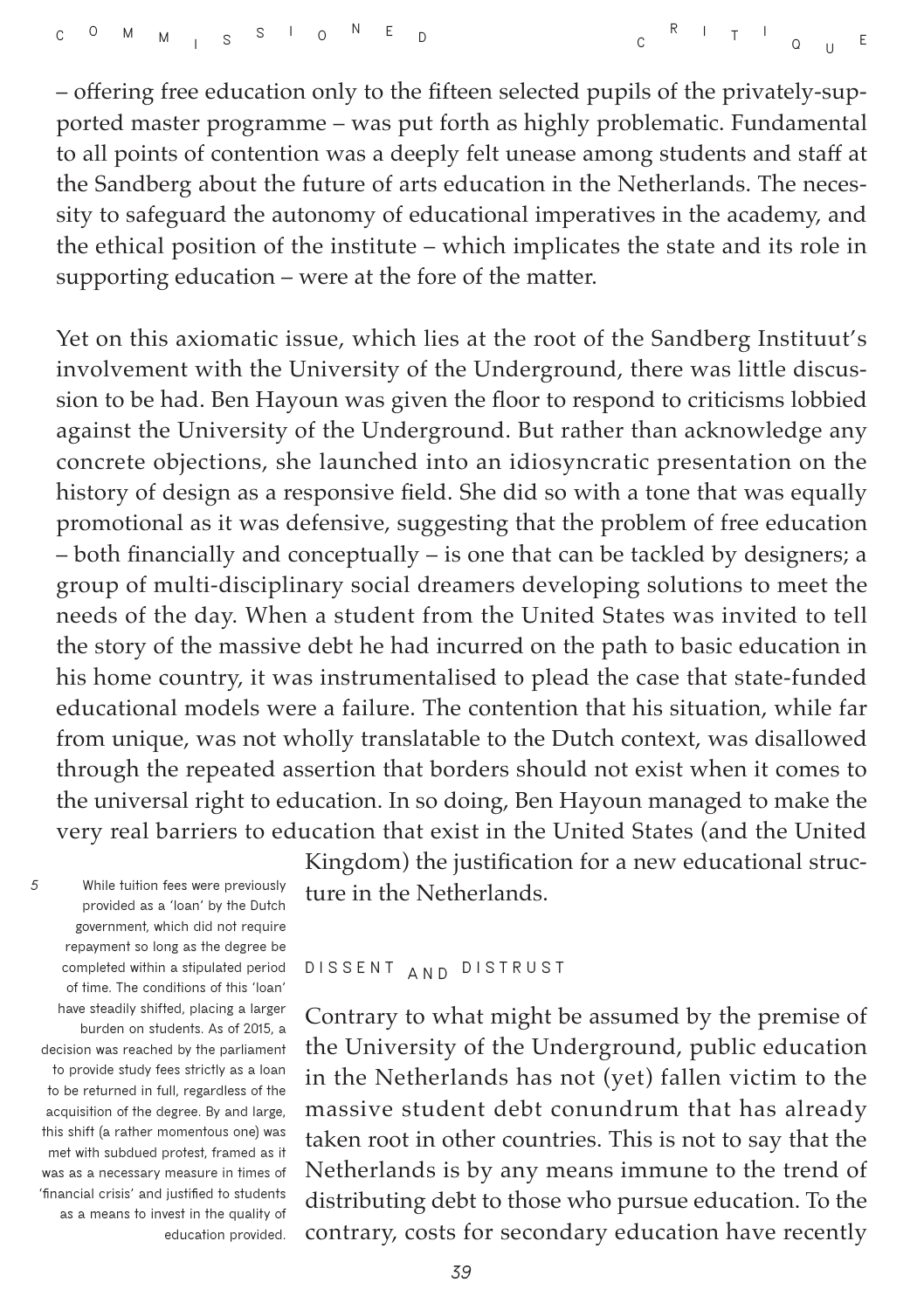become the liability of students.*<sup>5</sup>* Still, even in spite of pernicious austerity measures, study programmes in the Netherlands remain heavily subsidised by the state. The annual costs for students from within the European Union who are studying at one of the Master of Fine Arts and Design programmes of the Sandberg Instituut was  $\epsilon$ 2.556 in 2018, and  $\epsilon$ 6.096 for those from outside the European Union.*<sup>6</sup>* Compare this to the costs

*6* **These costs are €500 higher than comparable tuition fees of other art academies in the Netherlands due to the Sandberg Instituut's designation as a 'small-scale' learning institute by the Accreditation Organisation of the Netherlands and Flanders. This accreditation facilitates the use of the €500 increase to offset the costs of maintaining smaller class sizes with attention to learning goals. For more information see: [https://sandberg.nl/apply.](https://sandberg.nl/apply)** 

*7* **Fees for the year 2018/2019. Accessed through: [https://www.rca.](https://www.rca.ac.uk/studying-at-the-rca/fees-funding/tuition-fees/) [ac.uk/studying-at-the-rca/fees-funding/](https://www.rca.ac.uk/studying-at-the-rca/fees-funding/tuition-fees/) [tuition-fees/.](https://www.rca.ac.uk/studying-at-the-rca/fees-funding/tuition-fees/)**

*8* **Fees for the year 2018/2019. Accessed through: [http://www.](http://www.saic.edu/tuition/figure-your-costs/post-bacc-graduate-student-budget) [saic.edu/tuition/figure-your-costs/](http://www.saic.edu/tuition/figure-your-costs/post-bacc-graduate-student-budget) [post-bacc-graduate-student-budget.](http://www.saic.edu/tuition/figure-your-costs/post-bacc-graduate-student-budget)** London, which charges students from the European Union £9.500 per year (for now), and students from outside the EU £28.400.*<sup>7</sup>* An even more staggering comparison: an MA at the School of Arts Institute of Chicago costs students a whopping \$49.950 per year (among other obscure costs such as a 'technology fee').*<sup>8</sup>*

Considering these prohibitive costs in the U.S. and the U.K., the intention of the

of the Royal College of Art in

University of the Underground to "radically rethink design education" and to "put pressure on for-profit educative structures and as a result propose alternatives to make education free to students" sounds pressing.*<sup>9</sup>* However, in the Netherlands, where 'for-profit' educative structures do not play a prominent role, where art education was previously free and is still provided at low cost, who exactly is the target of this pressure? The Dutch state is, after all, currently propping up the University of the Underground by enabling it to establish a tax-free Public Benefit Organisation (ANBI *<sup>10</sup>*) – which allows its donors

*9* **Nelly Ben Hayoun,** *Medium***, 19 September 2017, response to 'UUGH! or: Issues regarding University of the Underground',** *Medium***, 17 September 2017. Accessed through: [https://medium.](https://medium.com/%40dr._nelly_ben_hayoun/dear-all-i-am-not-sure-where-you-got-any-of-this-information-from-9dbff8c39de8) [com/@dr.\\_nelly\\_ben\\_hayoun/dear-all-i](https://medium.com/%40dr._nelly_ben_hayoun/dear-all-i-am-not-sure-where-you-got-any-of-this-information-from-9dbff8c39de8)[am-not-sure-where-you-got-any-of-this](https://medium.com/%40dr._nelly_ben_hayoun/dear-all-i-am-not-sure-where-you-got-any-of-this-information-from-9dbff8c39de8)[information-from-9dbff8c39de8](https://medium.com/%40dr._nelly_ben_hayoun/dear-all-i-am-not-sure-where-you-got-any-of-this-information-from-9dbff8c39de8) on 2 May 2018.** 

*10* **ANBI: algemeen nut beogende instellingen.**

*11* **The Creative Industry Fund primary among them. In time the University of the Underground aims to reduce public support to the aforementioned 20%.** to deduct gifts and donations made to the University of the Underground as non-taxable income – whilst supporting 50% of its operations and scholarships through 'governmental grants'.*<sup>11</sup>* The University of the Underground thus holds a highly privileged position.

It condemns the failure of state-subsidised education while receiving subsidies; it procures free tuition for its students through a charity system not available to other educational programmes while making use of the Sandberg's facilities. It stands to reason that Amsterdam has (at least in part) been selected as the location to launch the University of the Underground – which makes no secret of its

*40*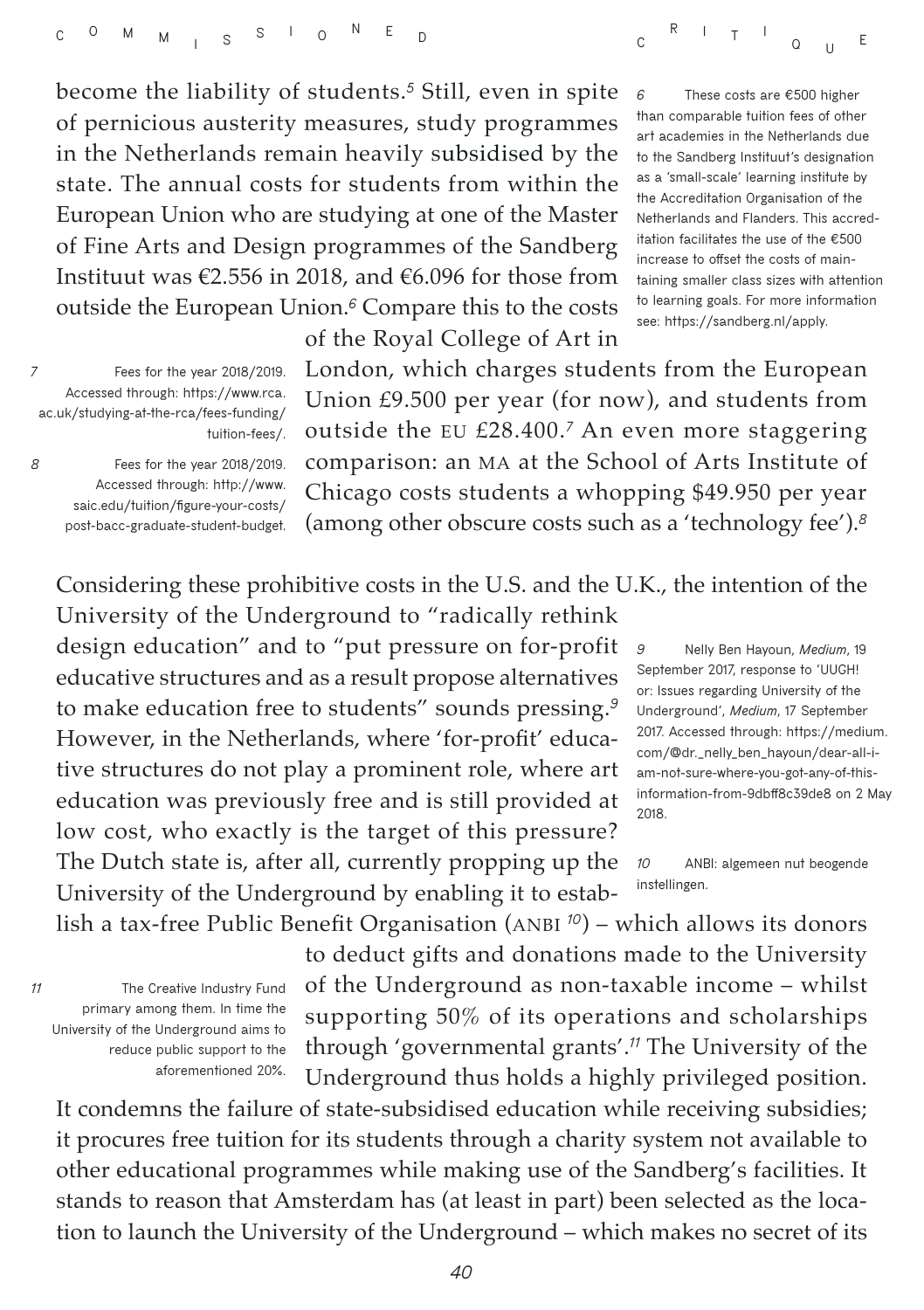*12* **The affordable costs of education in the Netherlands likely also play a role. The University of the Underground is, after all, predicated on its ability to raise sufficient funds to support the educational costs of students, and in the early phases of its development it is more feasible to attract private investors to cover low tuition fees.**

intentions to spread to other cities – on account of these rather plush conditions.*12* Indeed, Amsterdam has positioned itself over the past years as a hub for commercial industries because of its tax benefits, and many international companies and start-ups have settled here.

Particularly given the many ways in which the University of the Underground benefits from state support, Ben Hayoun's painting of the 'crisis of education' in broad strokes seems duplicitous. Her tendency to generalise about the failure of state-supported education is typical of her speaking engagements, but can likewise be seen in her writing on the University of the Underground. She cites, for example, the election of Donald Trump and the advancement of Theresa May post-

Brexit as proof that "political systems have shown their limit."*<sup>13</sup>* This she links with her call to "creative soldiers

all around the world," to help in the production of "new forms of interactions with federal power structures."*14* Which federal power struc-

*13* **'Nelly Ben Hayoun Studios launches University of the Underground – a radical rethink of design education',**  *It's Nice That***, 2 February 2017. Accessed through: [https://www.itsnicethat.](https://www.itsnicethat.com/articles/university-of-the-underground-launch-020217) [com/articles/university-of-the-under](https://www.itsnicethat.com/articles/university-of-the-underground-launch-020217)[ground-launch-020217](https://www.itsnicethat.com/articles/university-of-the-underground-launch-020217) on 6 April 2018.**

tures, and to what ends is not important enough to clarify. Making such statements in the Netherlands suggests that the premise of the programme is out of touch with the context in which the University of the Underground is based – and dangerously so. It strikes those who would instead commit resources to turning back political developments of late as altogether accelerationist. What is it, after all, that has so warranted trust in private sponsorship while breeding dissent and distrust in government?

## **STATE O F HOSTILITY**

*14* **Ibid.**

This question touches upon a long-raging debate in the Netherlands regarding the responsibility of the state to support education and art. Dialectical positions on the relation of the state to the so-called free market can be observed in many domains. To put it generally, on one side the welfare state is painted in Thatcher-esque tones as a force holding back the progress of the individual, a corrupt conglomeration of bureaucrats grown too fat with the continuous flow of tax revenue. On the other, the welfare state is hailed as the defender of autonomy – as the distributor that ensures the continuation of social services that benefit the masses while preventing private interests from accumulating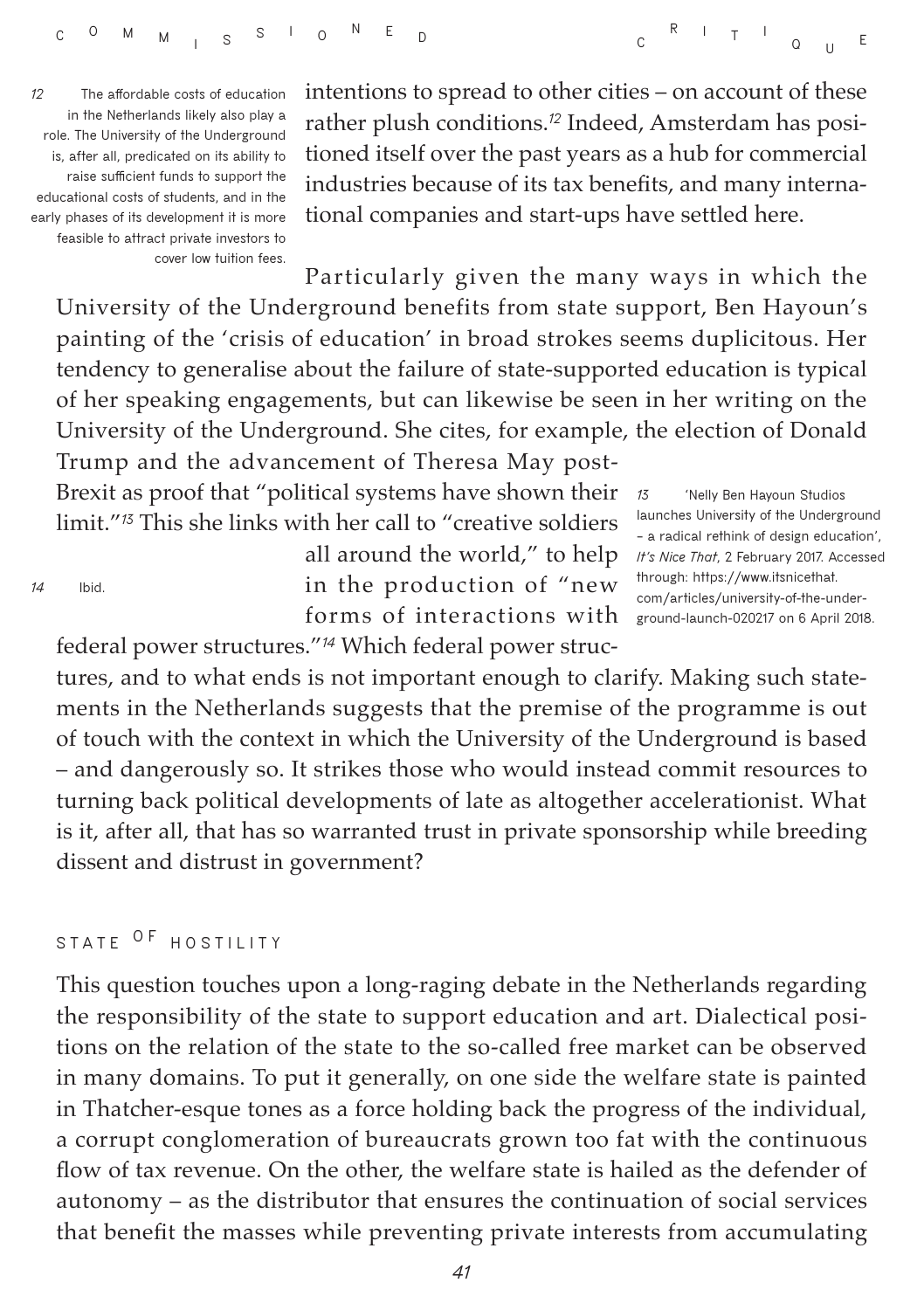commonly-held resources. Neither characterisation can be said to be true to life, but in the context of this discussion it is important to note that these depictions of the welfare state, and particularly the role of that state as it pertains to art and education, have historic roots and very real consequences.

*15* **While the so-called triumph of market-based capitalism over state-based socialism is frequently traced back to the fall of the Berlin Wall in 1989, the effects of the embrace of neoliberal ideology in the West were already fully underway by the late 1970s in the U.K. and U.S.A. While neoliberal ideology was already touted in the Netherlands as a way to escape the economic recession of the 1980s and had begun impacting policies with regards to state spending on art and education, it did not have a major impact on social housing and spatial development in the Netherlands until after the Purple Coalition under Prime Minister Wim Kok lost power, in 2002.** This essay will continue to consider how support of the academies of art has waned with an embrace of neoliberal principles that began in the Netherlands in the 1980s.*<sup>15</sup>* In so doing, it will consider the dilemma faced by art academies like the Sandberg Instituut, which are currently being pressured to make difficult choices regarding the future of their programmes and policies. What is the best strategy to continue to operate with the greatest possible autonomy in a system increasingly hostile to art education? Does the University of the Underground offer a potential model to engage private funders who are willing to fill the accounts left empty by the retreating welfare state?

From the perspective of those involved in art education, the Dutch parliamentary elections of 2017 were not encouraging. Two of the parties involved in the eventual

coalition, VVD and the CU expressed intentions to halve the number of art students enrolled in the Netherlands by cutting one hundred million euros from the art education budget.*<sup>16</sup>* This stance, while extreme, did not come as a complete surprise. While the economic recession of 2008 is commonly referred to as a turning point for austerity measures, a neoliberal agenda targeting higher educa-

*17* **Another frequently cited turning point is the assassination of Pim Fortuyn in 2002, which gave further traction to fear-based politics. See: Merijn Oudenampsen,** *The conservative embrace of progressive values: On the intellectual origins of the swing to the right in Dutch politics,* **dissertation, Tilburg University, 2018.** tion and the humanities can be observed in the politics of the Netherlands since the 1980s.*<sup>17</sup>* Many examples can be used to demonstrate policies that were typical of the time. It was, for example, the moment in which a centre-right government, with

the CDA in power, sought an end to the individual support of artists via the Beeldende Kunstenaars Regeling (BKR).

*16* **Edo Dijksterhuis, 'Kunst en verkiezingen: rechts wil bezuinigen, links repareren',** *Het Parool***, 12 March 2017. Accessed through: [https://www.parool.](https://www.parool.nl/nieuws/kunst-en-verkiezingen-rechts-wil-bezuinigen-links-repareren~b092539a/) [nl/kunst-en-media/kunst-en-verkiez](https://www.parool.nl/nieuws/kunst-en-verkiezingen-rechts-wil-bezuinigen-links-repareren~b092539a/)[ingen-rechts-wil-bezuinigen-links-re](https://www.parool.nl/nieuws/kunst-en-verkiezingen-rechts-wil-bezuinigen-links-repareren~b092539a/)[pareren~a4472944/](https://www.parool.nl/nieuws/kunst-en-verkiezingen-rechts-wil-bezuinigen-links-repareren~b092539a/) on 7 April 2018. It is important to note that this proposal was generic and there are politicians in parliament who have also argued that it does not consider the actual economic impact of such cuts and how it might affect the sector (which will ultimately lead to higher costs in lost jobs than it will save the government in investments). Statistical research has shown that those who receive education in the sector are in fact no more at risk for joblessness than others, further supporting the argument that to cut funding to the arts is a symbolic act not based on present day economic factors.**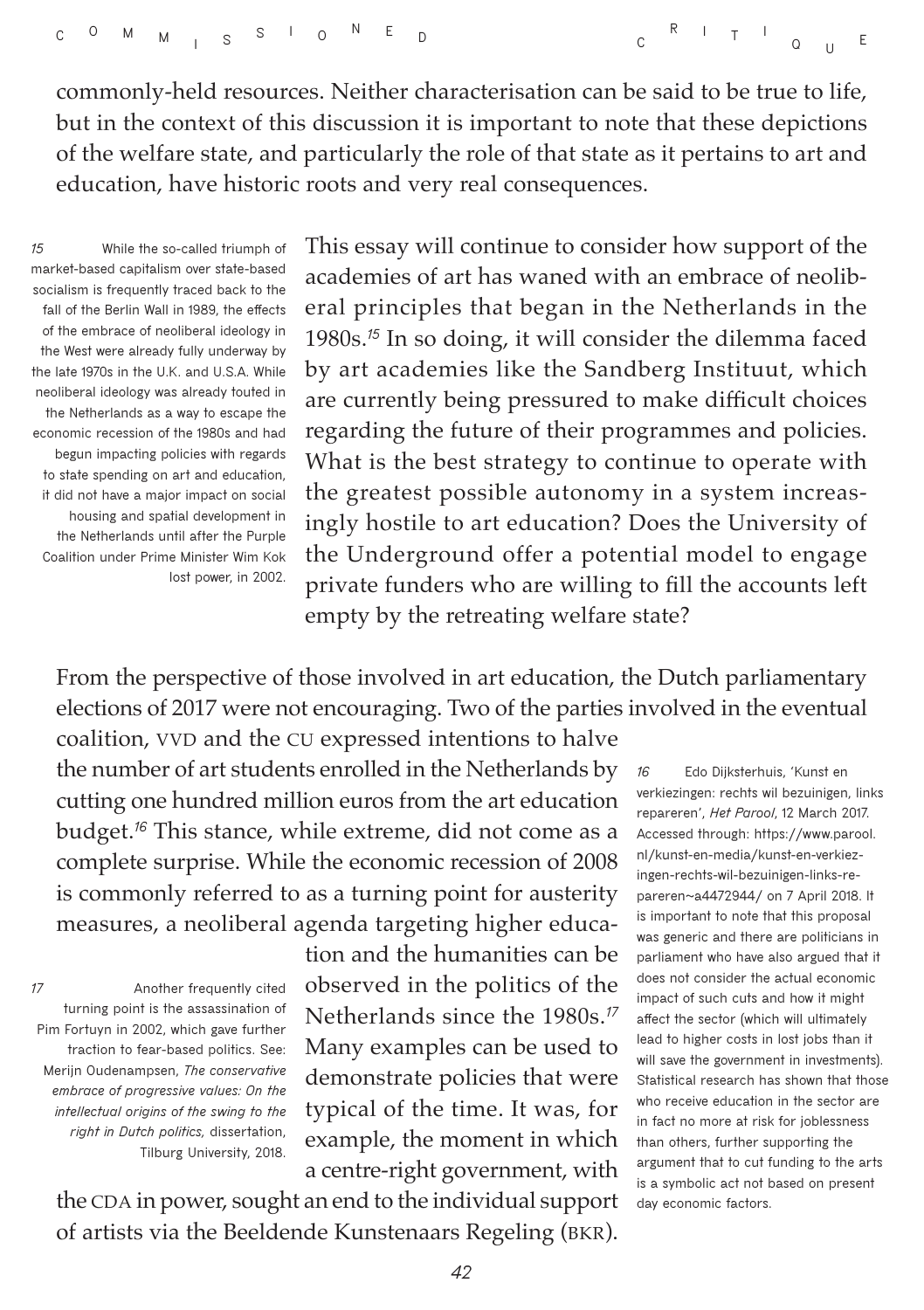The BKR awarded a salary to artists who had received a degree from an accredited art academy in exchange for works of art, largely leaving it to the art academy and those educated by it to determine whether artists were deserving of financial sustenance to continue their work. This system was a validation of the academy, the instruction it provided, and its capacity to evaluate

the success or failure of an artist.*<sup>18</sup>* Yet by the 1980s, the BKR faced seemingly insurmountable problems. The number of artists making use of it had increased dramatically, as did the number of artworks accumulated by the

*18* **Bram Ieven 'Destructive Construction: Democratization as a Vanishing Mediator in Current Dutch Art Policy', in:** *Kunstlicht***, vol. 37, 2016: pp. 9-16; p. 12.**

programme. From 1983 onwards, the BKR was broken down in stages, eliminating recipients who did not meet increasingly strict parameters (thereby strategically

*19* **Roel Pots,** *Cultuur, koningen en democraten: overheid en cultuur in Nederland* **(Culture, Kings, and Democrats: government and culture in the Netherlands), Amsterdam: Boom, 2000.** 

dividing the base that would protest its eradication). 1986 marked its official end.*<sup>19</sup>*

An extensive system of commissions and government acquisitions developed in its steed. In essence, the

policy switched from one interested in supporting artists to one interested in supporting art. As Bram Ieven has argued, the expansion of the welfare state facilitated the reliance of artists upon it, and now, as it retreated, action would be taken to coerce artists to help in contributing to the agenda of the neoliberal state, which increasingly entailed filling gaps

left in social sectors by waning subsidies.*<sup>20</sup>* As such an example shows, governmental support is far from *20* **Ieven (note 18).**

uninterested. A return on investment is always expected. The very same, of course, is true of private investment. Private investors also expect returns – not the least of which are from the government, to whom they expect to pay less in taxes after having taken over its responsibilities. In such a situation, investors hold sway over an element they choose to support. In the case of the University of the Underground this entails influence over an educational institution and, as a double bonus, investors offer less in tax revenue to be distributed by the state. This we have seen before; it is a reincarnation of the American model, not a resistance to it.

# **SELLING SUBVERSION**

The University of the Underground uses the visual codes of anti-establishment movements, while at the same time emphasising the importance of charisma, self-driven creativity, and free thinking. The vocabulary used suggests that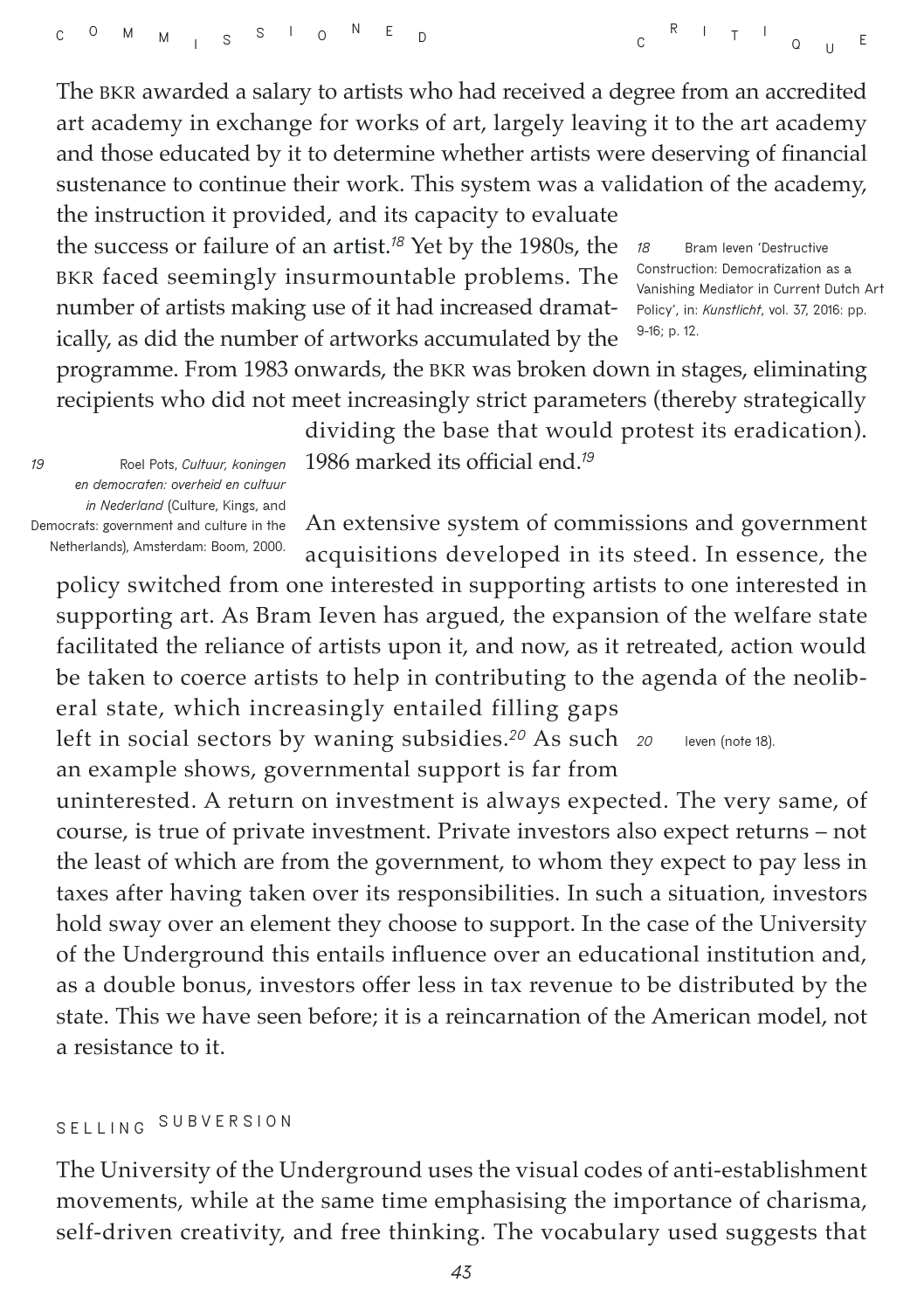the inherently subversive student (the creative soldier) is being instrumentalised and incorporated within the – undefined – 'federal power structures'. It purports to seek "a global engagement with society as a whole" while enabling students, armed with their training in design practice, to provide "toolkits for members of the public to actively participate in revealing power structures in institutions", among other things.*<sup>21</sup>* These lofty (and

ambiguous) goals position the student designers as warriors in defence of 'society', an obtuse term even when not used in combination with 'global engage-

ment'. In reality art and design education cannot reasonably be said to ever have been representative of 'society', even while what is expected from 'art', and more so 'design', has increasingly catered to policies and funding

*22* **See for example 'The Art of Impact', [https://theartofimpact.nl/.](https://theartofimpact.nl/)**

schemes that shape its reception in terms of the artist or designer's usefulness for, and impact on, society.*<sup>22</sup>* The rhetoric and visual iconography employed by the University of the Underground is intended to convey "a sense of belonging

to certain groups, to express different breeds of cool-

ness".*23* The application of terms such as 'subversion' and 'underground' to brand the programme's identity, and the stated intent to train subversive thinking and practice, is exemplary of the reification of authentically subversive practices by the very

*23* **Silvio Lorusso, 'The Designer Without Qualities – Notes On Ornamental Politics, Ironic Attachment, Bureaucreativity and Emotional Counterculture',** *Entreprecariat: The Institute of Network Cultures***, 19 January 2018. Accessed through: [http://network](http://networkcultures.org/entreprecariat/the-designer-without-qualities/)[cultures.org/entreprecariat/the-design](http://networkcultures.org/entreprecariat/the-designer-without-qualities/)[er-without-qualities/](http://networkcultures.org/entreprecariat/the-designer-without-qualities/) on 4 May 2018.**

*24* **As I have noted elsewhere, Debord argues that to disempower subversive ideas "[t]he ruling ideology arranges the trivialization of subversive discoveries, and widely circulates them after sterilization". Guy Debord, 'Report on the Construction of Situations', in** *Guy Debord and the Situationist International: Texts and Documents***, Tom McDonough (ed.), Cambridge, MA: MIT Press, 2002, p. 31.**

capitalist system it posits to contest.*<sup>24</sup>*

For what, after all, at our current impasse could possibly be subversive about positioning private sponsorship as the answer, or even the partial solution, to a decline in the state's support of education? Taking up arms as the defender of vulnerable individuals who would not otherwise be able to afford an art academy education,

then using this position to provide free education for a select few (though it might better be called 'sponsorship') poses little challenge to the status quo. Such a strategy works instead to maintain competition. The Dutch government has extricated its support only to serve behind-the-scenes as producer, placing the obligation for the costs of artists' education upon the shoulders of private sponsorship, which will, in turn, serve the interests of a neo-liberal state.*<sup>25</sup>* Those interests, in addition to

*25* **Op. cit. note 18 (Ieven).**

*44*

*21* **University of the Underground Website, 'About': [http://universityofthe](http://universityoftheunderground.org/about)[underground.org/about.](http://universityoftheunderground.org/about)**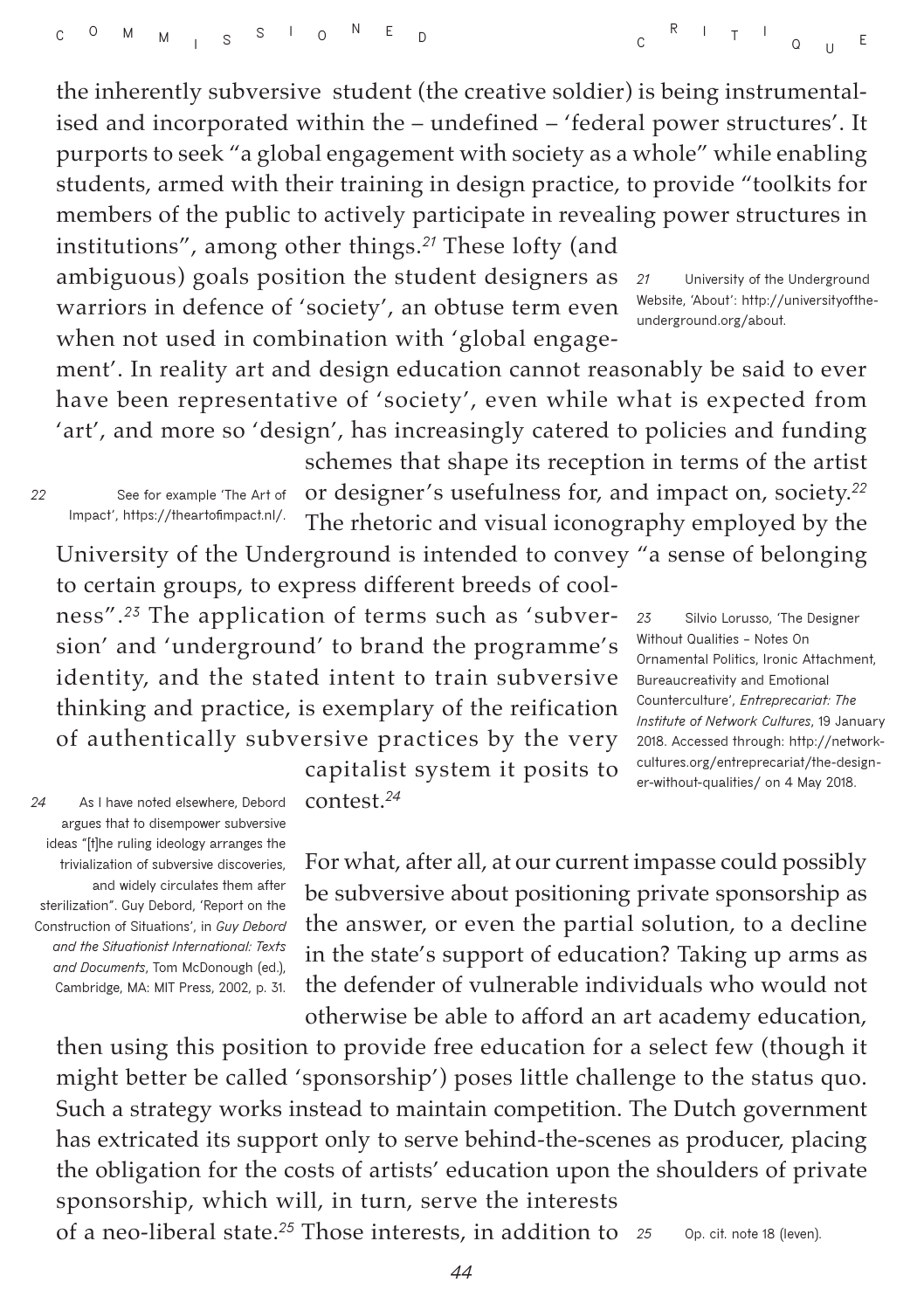*26* **BAVO (Gideon Boie & Matthias Pauwels) (eds),** *Enlightened Neoliberalism or: The Neoliberal City with Dutch Characteristics***, 2013, p. 21.**

pressuring artists to serve as social workers, push artistic practice to be more attenuated with the creative industry, to be market-driven, and self-sustaining. By all intents and purposes, a programme that reduces the expectation of state support to 20%, engages a wide range of international sponsors to contribute funds, outsources its production (to instructors outside the art academy), and links its students to a chain of already well-connected practitioners across a number of multi-disciplinary fields – all rooted squarely in the production of income – is the ultimate fantasy of the neo-liberal state. A series of large-scale advertisements for the success of austerity measures lie ahead, promoting the few, debt-free, internationally plugged-in young designers and their widely-acclaimed 'subversive' projects that demonstrate just how critical design can be.

### **THE WORST EVIL**

Cuts made to education were precipitated by a state of emergency in the Netherlands, which sketched the economic situa-

tion in a hopeless freefall, falling behind competing states.*26* Despite a handful of sanctioned protests, reactionary moves made by the government were for the most part met with acquiescence. Change was deemed

unavoidable and adhering to new policies made in response to (seemingly) inescapable declines in funding allowed educational institutions to mollify the devastation of such cuts. It allowed them to gradually instil the policies and culture of austerity from within, to facilitate compliance in the most painless manner possible. It is disconcerting to see the Sandberg Instituut experimenting with new potential models for education that involve outsourcing teaching responsibilities and corporate sponsorship, even from its position as hosting institution. While experimentation and risk-taking is sometimes necessary to consider which boundaries we in fact really wish to keep, experi-

*27* **Eva Fotiadi, 'From Autonomous to Generally Applicable Art',** *Kunstlicht***, vol. 38, 2017. Fotiadi uses the term 'generally applicable art'. BAVO (Gideon Boie & Matthias Pauwels) (eds),** *Cultural Activism Today: The Art of Over-Identification***, Rotterdam: Episode Publishers, 2007, p. 23. BAVO uses the term 'Art Without Borders' in reference to Doctors Without Borders, a corps of professionals that are 'parachuted' in from another place to help solve a local crisis.**

menting with forms of privately funded education can have an adverse effect.

In fact, the Sandberg's decision to explore the possibilities presented by a privately-funded MA programme suggests similar motives as those that underlie a stream of artistic activity that has been referred to as 'generally applicable art', or 'Art Without Borders'.*<sup>27</sup>* Such work "is not aimed at the deposition of the existing order, but rather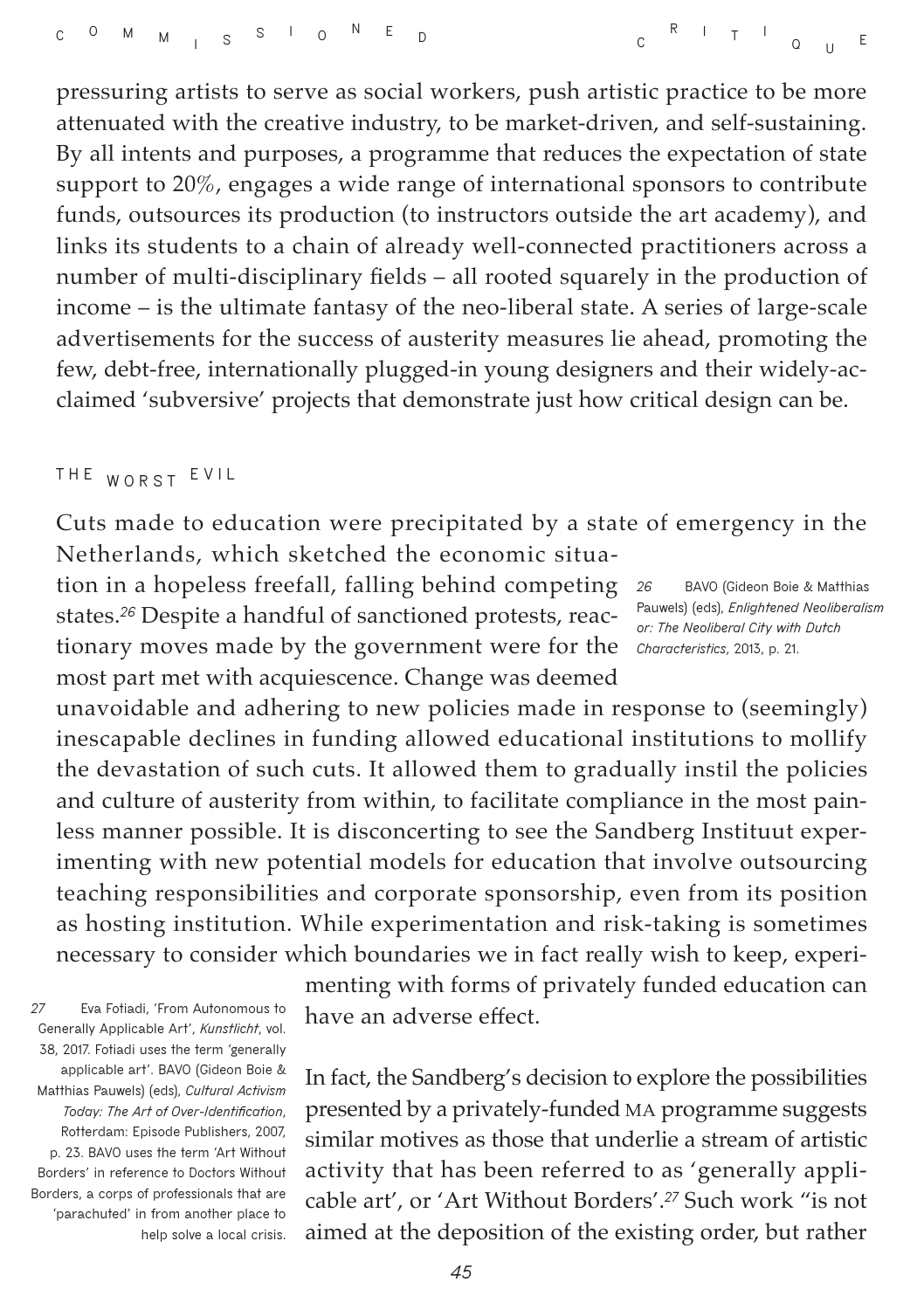at 'making the best of a bad situation'".*<sup>28</sup>* These practices focus on incremental changes, adjusting to the circum-*28* **BAVO (note 26), p. 27.**

stances with which they are faced, tailoring their projects to fit the most immediate needs of the individuals involved. This can be seen as a reasonable tactic; it is after all paralysing to consider taking on the structures of policy-making. Yet such an approach also explicitly rebukes a more radical position, one which would refuse to engage with the current circumstances. In considering that every concession to fill the gap of the welfare state, no matter how well-intentioned, serves to ensure that the current ideology continues to expand in influence, it can be argued that the best choice to be made between two evils, as reasoned by

Karl Kraus, is "the worst evil".*<sup>29</sup>*

The question thus returns: how should the Sandberg Instituut respond? Should those in leadership attempt

*29* **Ibid., p. 28. BAVO cites this position of Karl Kraus in suggesting a way out of the conundrum facing artists who are at risk of maintaining the same very systemic conditions they critique.**

to overcome strictures placed upon state subsidisation by taking money from private sponsorship (as selectively as possible)? Should they attempt to perform a sort of Robin Hood procedure, redistributing funds as fairly as they can? If this is to be the reality of the future, it is important to first consider that the 'third way' currently proposed as an alternative to public or private – a marriage between the two – does not necessarily grant additional autonomy. Instead, it may actually compound the disadvantages of both. For funds garnered by private sponsorship now work to ensure the same aims as those of the state, which has come to fully embrace its position in the business of global competition, profit-making, and resource extraction.

In such a situation what may in fact be subversive is to take the most inflexible position possible, to refuse to participate in a negotiation that would require exposing demands in an "economic negotiation" and thus create "a space in

*30* **BAVO (note 26), p. 135. BAVO offers a characterisation of Slavoj Zizek's argument in** *Organs without Bodies***, London & New York: Routledge, 2004.**  which the terms of this negotiation *itself* come to the fore and are called into question".*<sup>30</sup>* This position would have consequences for the institute – business as usual may no longer be possible. This is a reality which may still growth and reduce the number of artists it can reason-

ably educate. But at the same time a hard stance might be the only way to slow the steam engine of privatisation delusively called progress. If institutions like Sandberg, which stress egalitarianism and non-hierarchical relations to such an extent that it runs through each layer of its practices, cannot refuse to bargain with parties that demonstrate indifference and animosity towards it, then who will?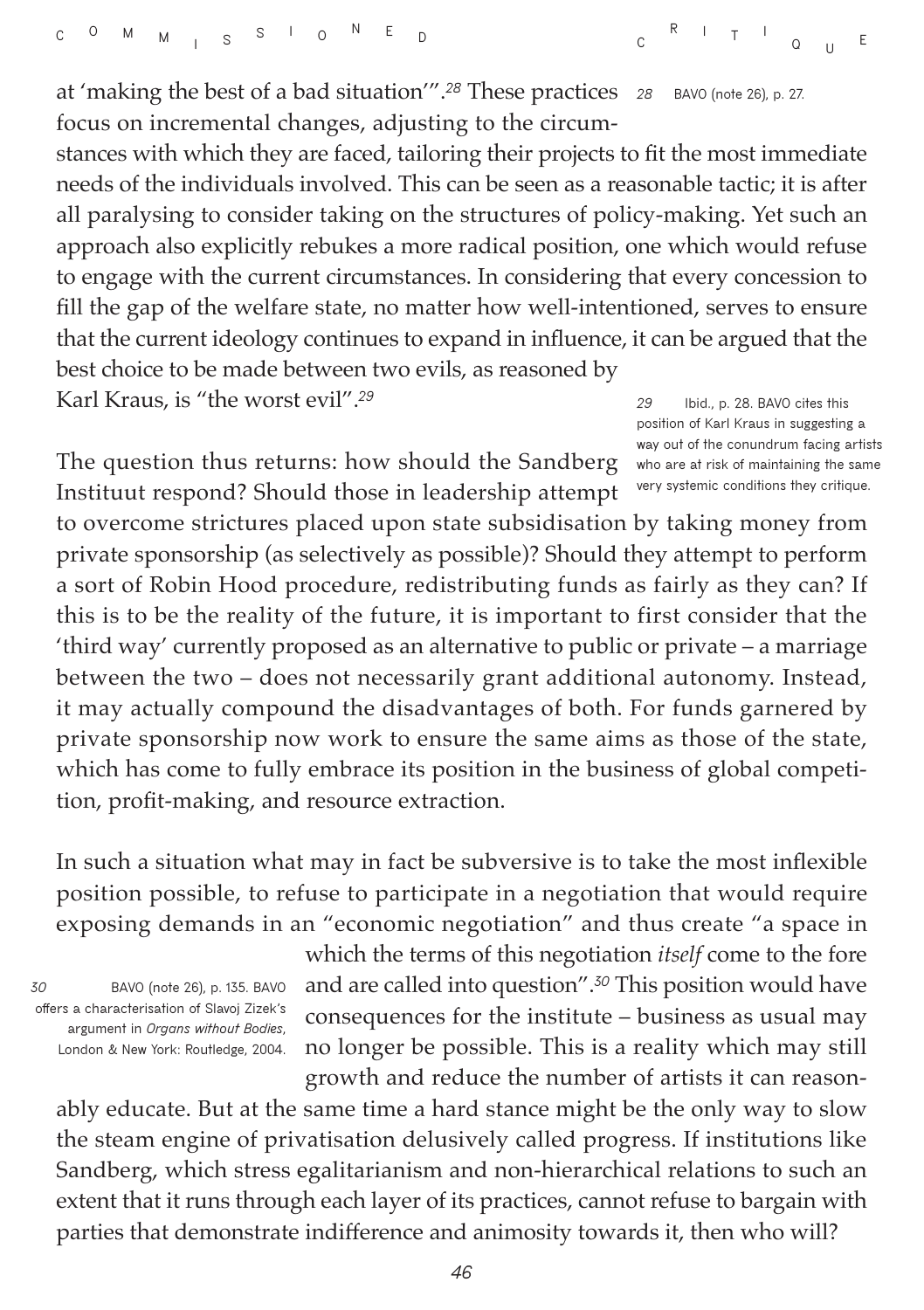|  |  |  |  |  |  |  |  |  |  |  | C <sup>O</sup> M <sub>M I</sub> S <sup>S</sup> I O <sup>N</sup> E <sub>D</sub> |  |  |  |
|--|--|--|--|--|--|--|--|--|--|--|--------------------------------------------------------------------------------|--|--|--|
|--|--|--|--|--|--|--|--|--|--|--|--------------------------------------------------------------------------------|--|--|--|

Angela M. Bartholomew is a doctoral candidate and docent in art history at the Vrije Universiteit Amsterdam and the University College Amsterdam. Her research examines artist's strategies devised to subvert power structures, considers how artistic practice shapes exhibition making, and in turn how exhibitions shape artistic practice. She writes on topics related to art in the 1980s and 1990s for exhibition catalogues and journals such as *Kunstlicht, OnCurating, Metropolis M*, and *Stedelijk Studies.*